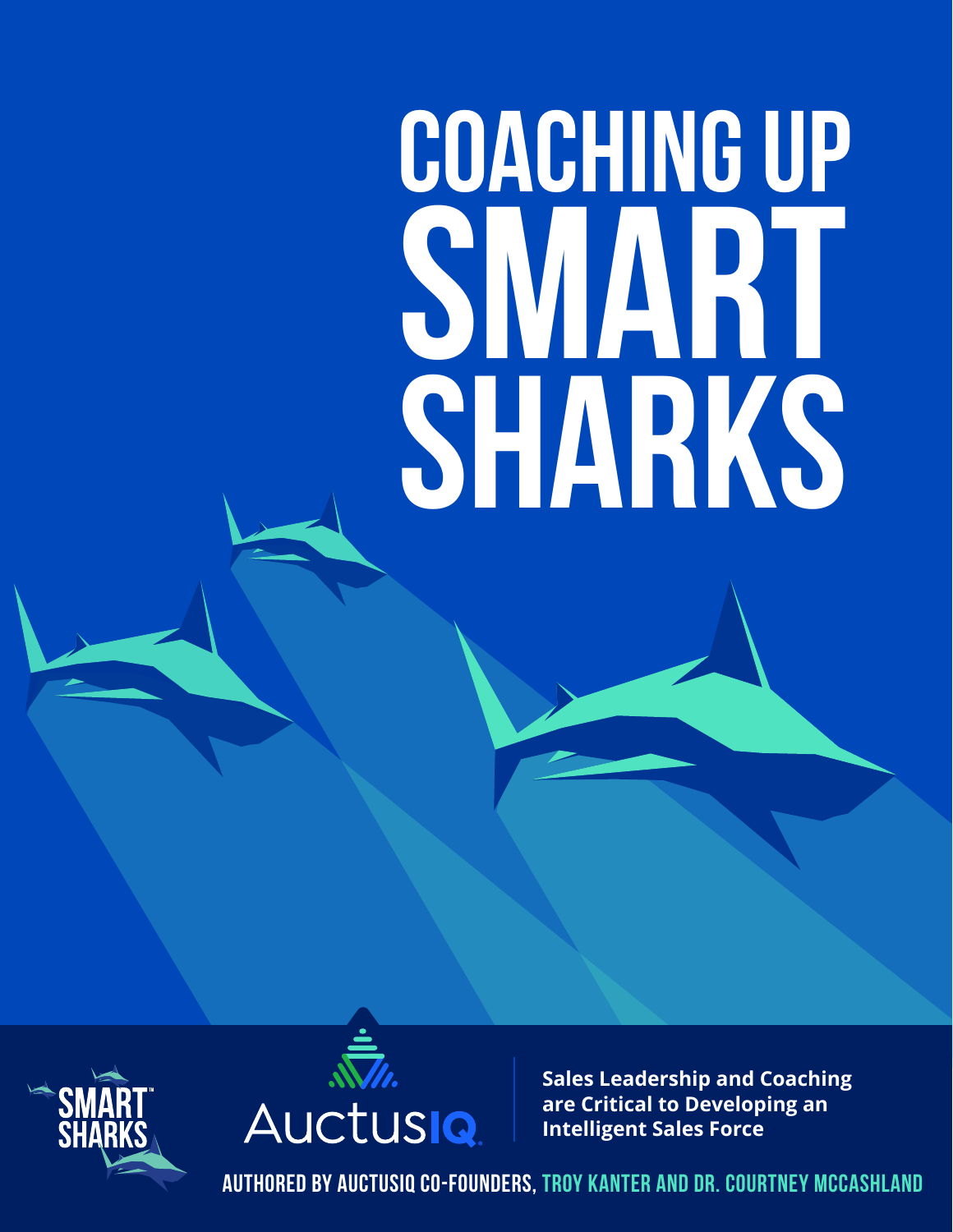

Those who grow and advance your careers have mastered three things: 1) finding and keeping great talent, 2) coaching that talent to success, 3) exploring a system that measures and replicates success. For dynamic leaders who realize that steady progress can lead to exponentially improved outcomes, one specific fact crystallizes: coaching, perhaps more than anything, is one of the most transformative drivers of growth.

Take it from one of the most effective and skillful leaders of the 21st century: Alabama football coach Nick Saban.

Saban's 7 national titles are the most in college football history, he was the first coach to win titles at two FBS schools and has been named multiple times to Fortune's annual list of the "World's 50 Greatest Leaders" alongside luminaries across a wide variety of fields: Jeff Bezos, Angela Merkel, the Pope, Tim Cook, Ruth Bader Ginsburg and others.

In college football, he's basically a Great White to every other school's minnow.

What makes Saban's leadership style special? Those who know him best praise him for a method of achieving goals that has come to be known as "The Process." They describe it in a number of ways, but the common theme is that it is based in a detailed roadmap for growth and achievement.

One of Saban's longtime assistants, Burton Burns, said the benefits of "The Process" clarified for him one Christmas while trying to assemble a bicycle. Burn's wife, after watching him struggle for far too long, finally insisted on reading him the instructions. He relented and — voila! — suddenly everything snapped into place. He realized that's exactly how his boss had built success: If you make a rock-solid plan and then follow the steps, it simply works.

If you have a good process, it's not about a whole organization focusing on one massive outcome -- bringing home the championship trophy, for instance -- but about the small steps that get you there. For studentathletes in Saban's group, that means making progress in the weight room and hitting their marks in the classroom. For coaches, that might look like a few hours refining a playbook or months spent recruiting the best talent. But the key is following a detailed process that has a foundation in accountability, structure and discipline. With that, nothing is left to chance.

"You can't get from A to Z by passing up B," Burns said.

Keep in mind that before Nick Saban started churning out undefeated seasons and forced his way into discussions as the greatest college football coach of all time, he spent nearly 20 years trying to get one of his teams to finish atop the AP poll. Saban told Fortune that once you have a system or a routine, "you spend a lot more time on thinking of things that would make it better."

That love of routine is probably why Saban reportedly always eats the same salad for lunch and why former Apple CEO Steve Jobs consistently strolled into the office in the same black turtleneck: they each set up a system to squeeze in just a little more precious time to think about what they found important and less time thinking about that which they found mundane.

Leading a 21st-century sales team follows the same basic principle: Create a laser-focused process that feeds into your goals, then follow it with tenacity.

Unfortunately, too many sales teams out there don't have a refined process. In fact, many sales managers handed a winning process to follow — will naturally push back. For them, even if they see how the process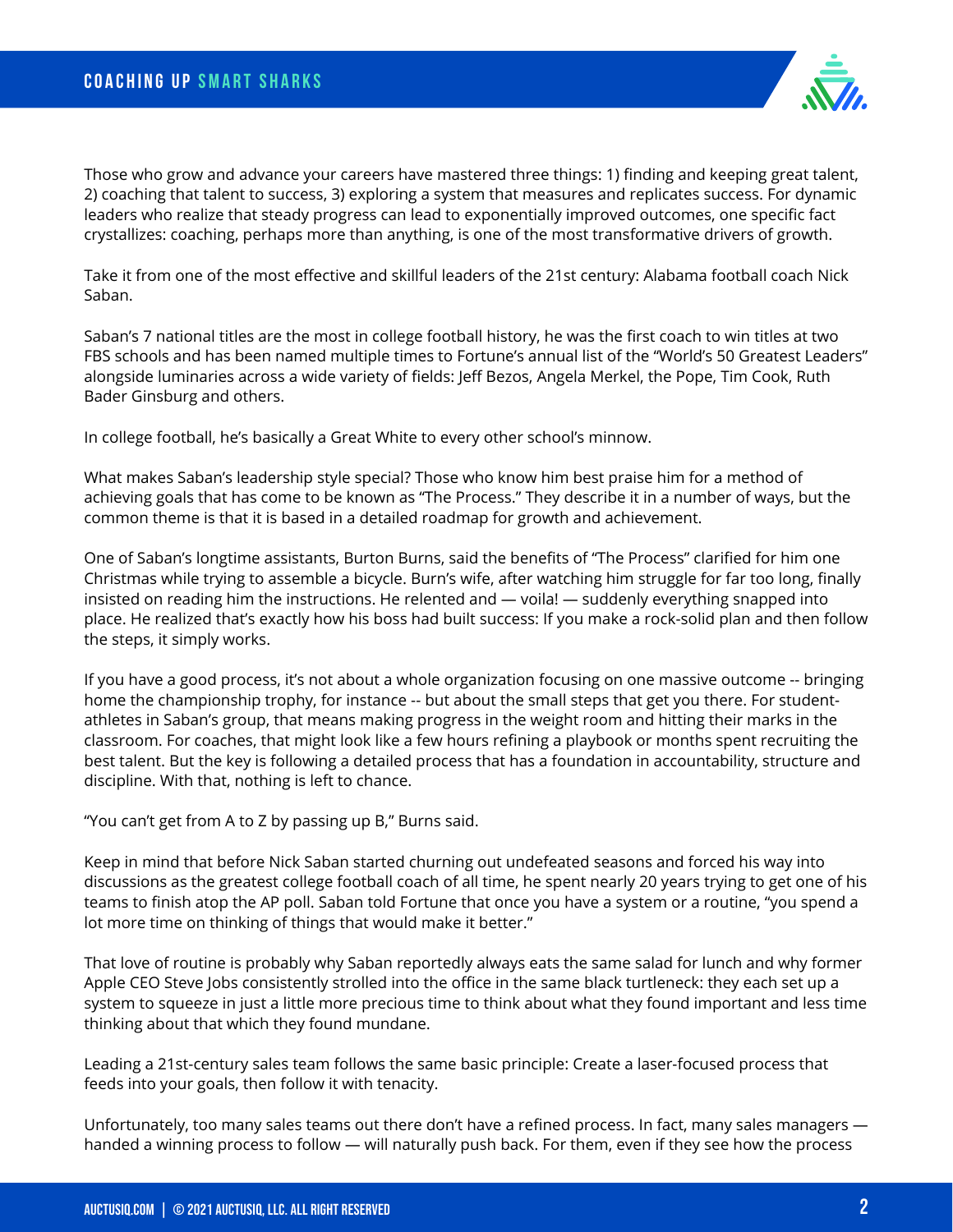adds extraordinary value, they fear that embracing it means admitting to their boss that they didn't have a working process before. It's not an admission of guilt, and that fear may be what's stopping your sales team from opening the floodgates and unlocking their full potential.

As a leader, your focus has to be on your team's accountabilities and discipline, building on their strengths and identifying areas for growth, aligning your team's skills with where the industry is headed and more.

What it boils down to is this: You are what you do, and every sales leader needs to do three things and do them consistently to coach up a successful selling team:

# **Work the Leading Indicators.**

**1**

**It's about seeking to identify those long-term opportunities and aligning your selling organization with the competencies needed to succeed in the future.**

# **Work the Deals. 2 3**

**No matter how busy your day or what's on your plate, you must be willing to stop to everything to help your sellers work and win a deal.**

# **Work the Development Gaps.**

**This is about understanding your team, their strengths, and eliminating their blind spots. Allowing you to help them get better, faster, and smarter—quarter over quarter.**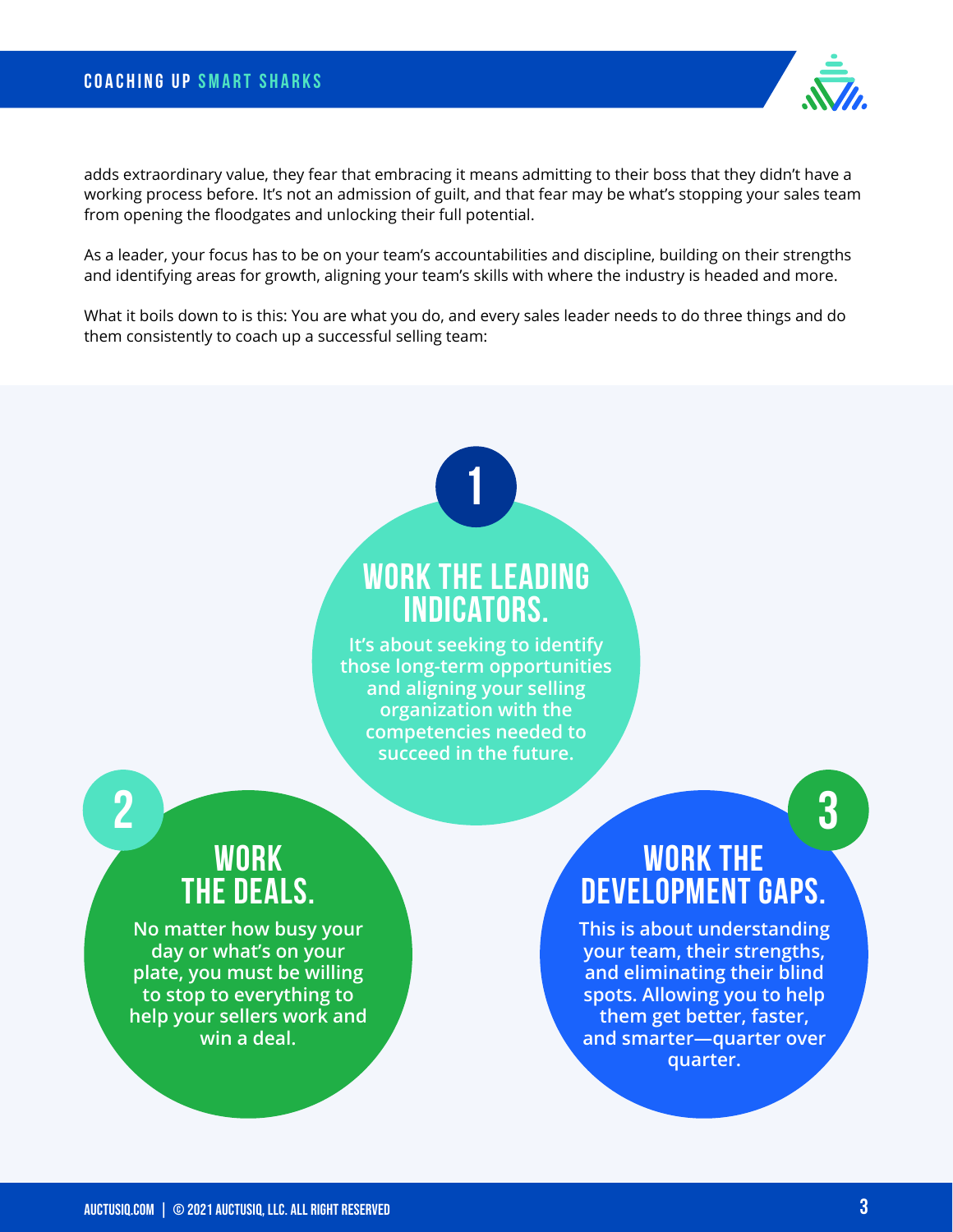The honest truth is that working the indicators is one of the hardest tasks facing a CEO or sales leader. Not only do those corporate leaders need to know where your industry is heading in five years, but as your company grows from closing \$50 thousand to \$50 million deals, you need to be much more intentional about the types of skilled sellers they bring to the table with potential buyers.

Each is easier said than done. That's why habits are so important, both for you and your team. As a leader, you need to master a number of habits that keep you moving toward your larger goals while bettering your team. You need habits that help you shift out of the daily sales mindset and force you to think several quarters into the future so you can see the potentially seismic shifts that you'll need to adjust for.

Another reason good habits are so phenomenally powerful: Most organizations have been over-matrixed to the nth degree. In other words, team structures are often set up in a way in which -- stuck in silos -- they more easily lose sight of the bigger picture and even lose track of overall accountability for achieving specific goals.

With a clear, habit-driven process, you'll be better prepared to keep the most important functions of your

role directly in front of you and top of mind, which means you'll have your team focused on developing skills that will have the maximum impact to your bottom line.

#### **Common Mistakes Sales Leaders Make**

Sales teams face endless obstacles: Maybe their product doesn't live up to the tech specs of a newer or more well-funded competitor in the field; maybe the team is trying to get a new product off the ground that has zero name recognition; or maybe the group of sellers is lacking real-world experience.

Regardless of the issues, it ultimately comes back to the sales leader to get the team on track. Typically that requires a sales leader to transform themself into a Smart Shark while building a team of Smart Sharks capable of generating opportunities, tracking progress and closing deals.

But it's not always easy. Sales leaders themselves often have to overcome some harsh realities:

• The Battlefield Promotion. This is a leader who was thrust into the job by circumstances—a promotion or departure above sees them inherit the sales leader role with little preparation, training or even clearly outlined targets.

## **WHAT IS A SMART SHARK?**

**"Smart Sharks" are inspired by the Great White Shark, considered the smartest shark in the ocean. The Great White circles its prey, analyzing the situation so it can build and execute a perfect attack strategy. Smart Shark sellers similarly operate off data, embrace a rigorous process and ask great questions so they have the best chance at finding success. When a seller is a Smart Shark, there's no wasted effort. They do their homework, there's gooddecision making and though they certainly bring a killer instinct to the table, they also know exactly when to strike. This isn't the just story of one of nature's best hunters running on pure aggression—leave that to the thoughtless, teeth-gnashing crocodiles and piranhas. Sharks study their target relentlessly, so they can strike with incredible efficiency.**

**Check out our companion white papers "The Rise of Smart Sharks" and "Win Deals like a Smart Shark" for more on AuctusIQ's approach to maximizing your approach in sales and talent acquisition.**

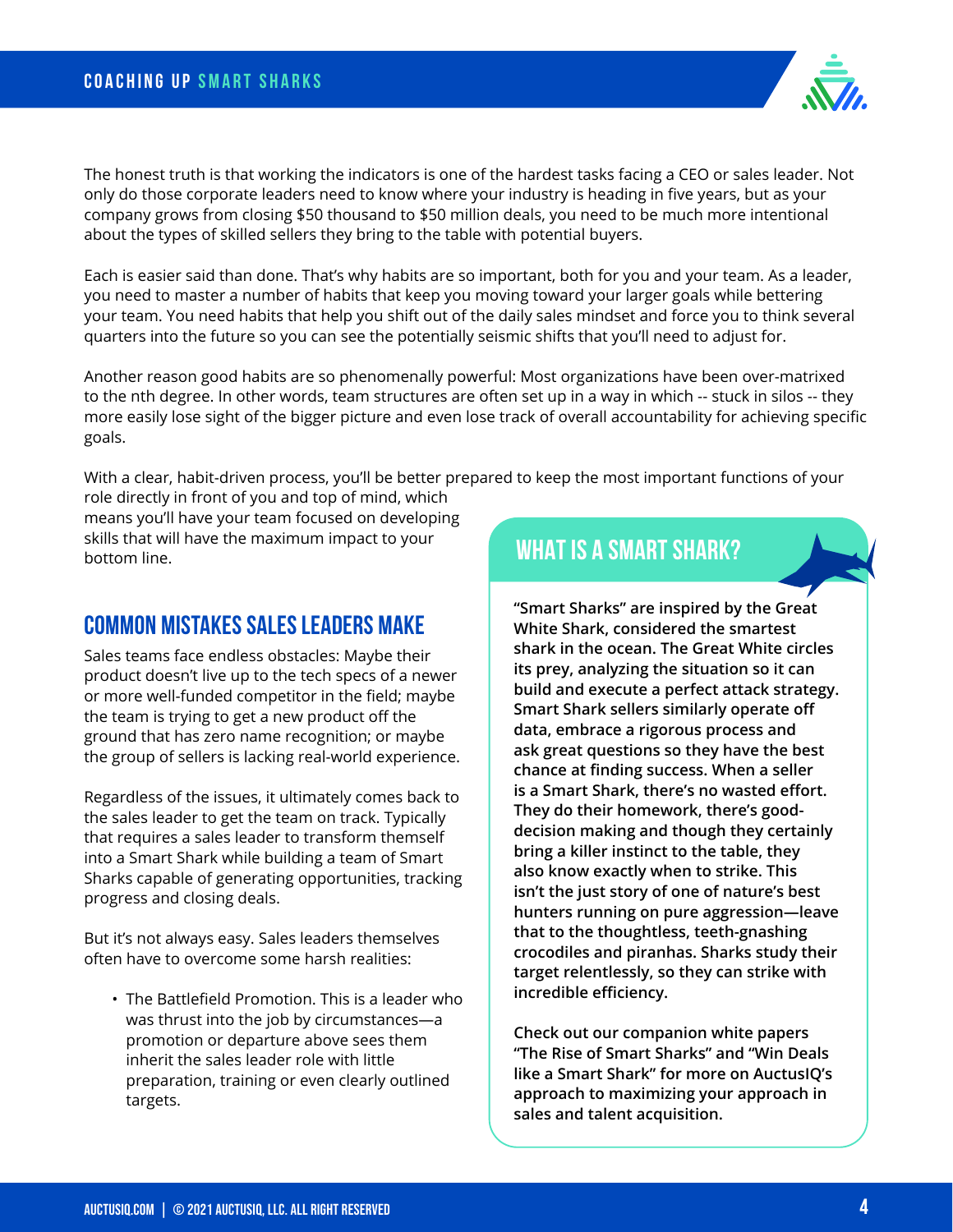

- A Sales-Specific Skillset. After a career of perfecting an ability to close deals, a natural seller is asked to become a people manager, which requires a set of skills they haven't yet perfected.
- Flipping the Script. Being a top-tier seller is all about building a process that enables personal goal achievement. Now, the promoted sales leader must adjust to focus largely on the goals of others.

These examples are just a few of those seen constantly across the business world. To revisit a comparison to the gridiron: Being able to throw a football with incredible precision might make Peyton Manning or Tom Brady among the best NFL QBs of all time, but it certainly isn't indicative that they'd make great head coaches (or even offensive coordinators) given the chance. Heck, the world's premier sports agents and NFL GMs regularly miss on projecting how Heisman winners and college champions will perform at the next level, with many top picks finding themselves out of the league within a few short years.

#### The business world operates the same way.

In a University of Minnesota study, three professors analyzed the performance of 53,035 sales employees at 214 American companies from 2005 to 2011. During that time, 1,531 of those sales reps were promoted to become sales managers.

They found that, by the numbers, the most productive salespeople were more likely to:

- 1. Be promoted to roles as a manager, and
- 2. Perform poorly as managers

#### Why?

The research team found that promotion decisions placed too much weight on current performance as a seller and not enough on trying to promote the best potential managers. "As a result, the performance of a new manager's subordinates declines relatively more after the managerial position is filled by someone who was a strong salesperson prior to promotion."

The hidden costs are even higher, with a company that doesn't build leaders through methods such as coaching actually paying twice for the mistake -- and it's a painful double whammy! The team loses one of its best sellers and gains a leader that isn't prepared to get the most out of the remaining team members -- a situation the researchers called "extremely costly." (Source)

Yet, like Bill Murray reliving a vapid nightmare over and over in "Groundhog's Day," company after company will still make the same mistake thinking it will lead to instant, positive results while totally ignoring investments in building out their team members' individual leadership skills.

CoachingIQ is built to arm sales leaders with every tool that they need to avoid the same pitfalls, and it does so by putting each seller in a proven sales process while growing through a guided coaching methodology.

And yet, while spending the time needed to build your team's competencies, working through a refined framework gives most managers more time to reflect and consider the big changes on the horizon that might impact their team, business or industry.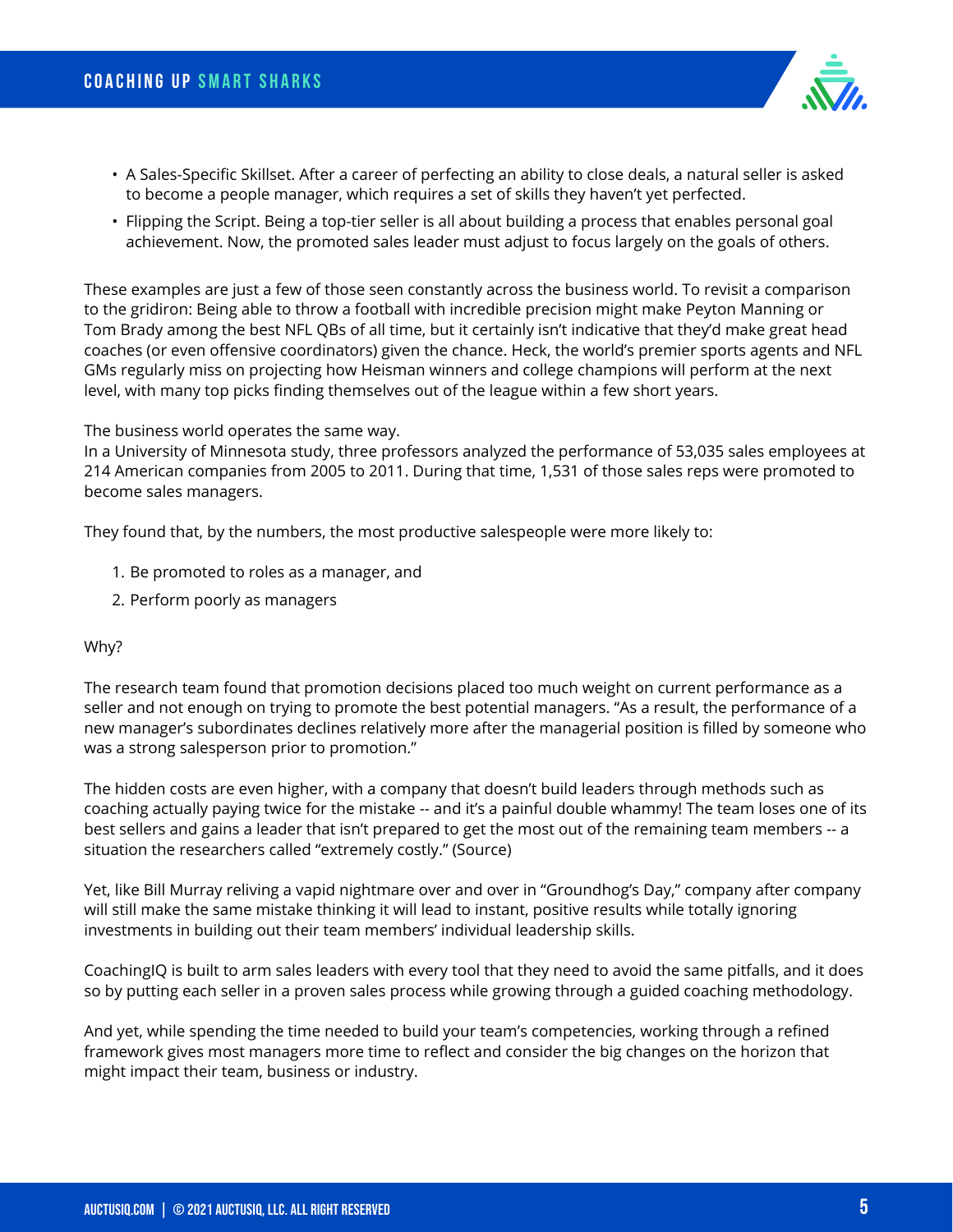

#### **Why Performance Coaching is the Ultimate Tool for Growth**

A smart sales leader, whether thrust into the role on short notice and looking for results or a veteran looking to maintain growth, will always win by embracing a thriving, development-oriented culture of performance coaching. Why? Because a sales leader with a road map won't get turned around and sent down the wrong path. Instead, they'll arrive early and find time to learn from the journey and start planning the next trip.

But performance coaching isn't old-school mentoring. Modern coaching relies on science-based methodology that pushes leaders to new levels of understanding of themselves, their teams and their place in the business process -- all with the goal of delivering undeniable success. It's built on methodical and recursive assessment of every team member and targeted learning tailored to each person. This focused approach helps maximize growth in areas that will pay the largest dividends and build a vibrant team that builds its own inertia.

## **WHY PERFORMANCE COACHING MATTERS**

Traditional coaching is looking at the team as a unit and training to general needs. Performance coaching is identifying specific areas of improvement, focusing in on them, and measuring the outcomes.

#### *And it works.*

According to one study of companies that were able

to provide specific figures that calculated ROI on coaching investments, the vast majority -- 86% percent -- indicated the company had at least made its money back. But everyone knows breaking even isn't the goal, which makes diving further should fill you with even more optimism. Incredibly, 19% of companies indicated an ROI of at least 5000% of the initial investment, while another 28% saw an ROI between 1000%





and 4900% -- in other words, nearly half of companies saw a return of at least 1000%. The median company return was 700%. It's a no-brainer: Given an opportunity where you can expect a return of 7 times the initial investment while learning the best approach would border on being considered gross mismanagement. (Source: ICF 2009 report)

Think about it: If you have successfully transformed a team of novice sellers into expert deal makers, astronomical growth that will dazzle the socks off of any board of directors will surely follow. And it's not necessarily some far-future return, either. While programs focused on team-wide growth certainly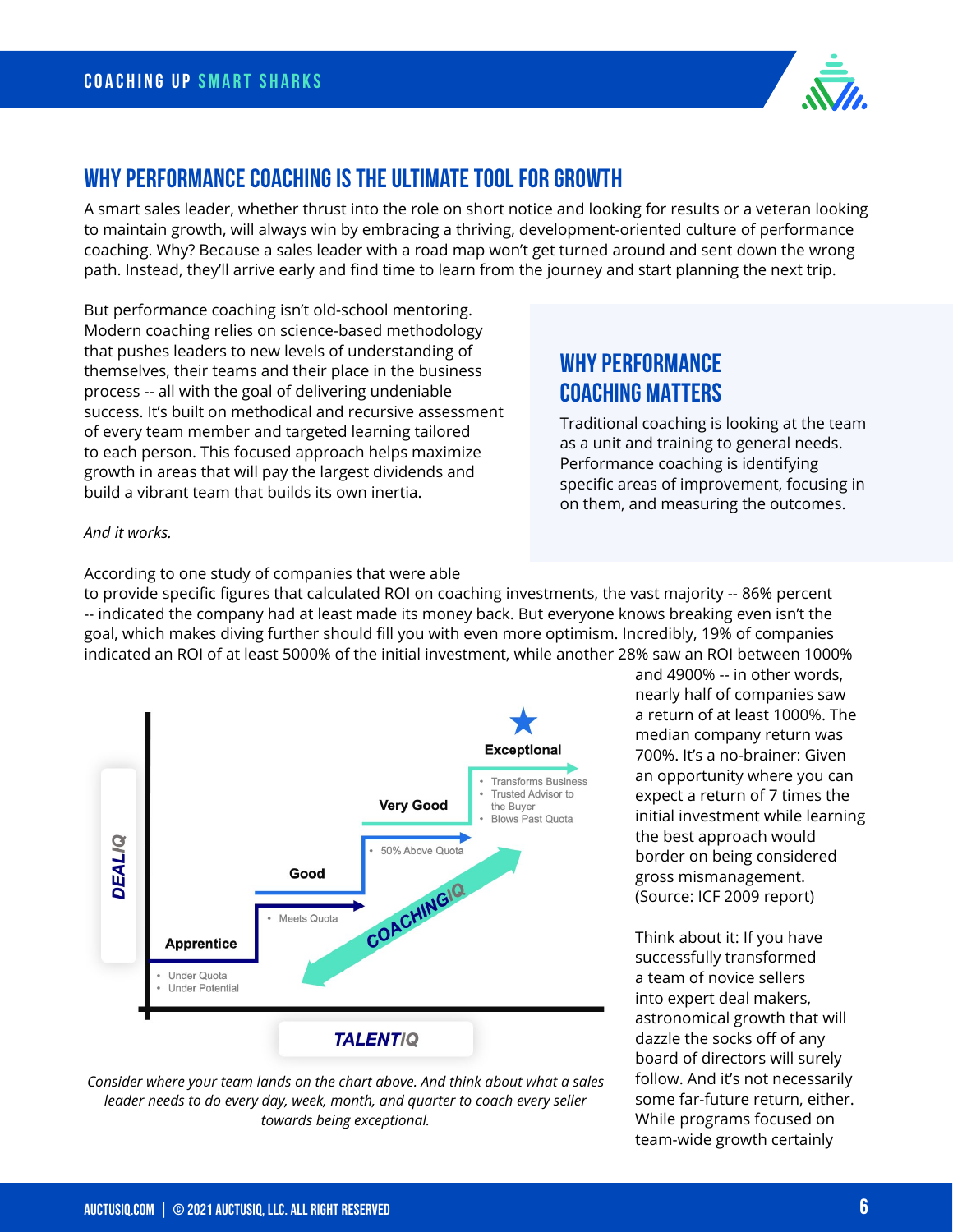

have merit, one-on-one coaching is extremely powerful in that it can develop team members much more rapidly.

That's why CoachingIQ offers an array of training modules for each coaching member. Need to develop selling competencies, refine a team's forecasting ability or understand how to best leverage specific skill sets on the team? We've got you covered.

#### **Developing Exceptional Sales Leadership**

The CoachingIQ platform is your guide to flourishing -- it's like Nick Saban stumbling onto the opponent's playbook the night before the national championship -- in that it has everything you need to put yourself in the position to earn the win. Through a series of six modules, leaders can learn everything from setting their daily, weekly and quarterly cadences to coaching sellers through a deal. Each module includes tested methodology and practical tips that will allow you to get the most out of your team.



Consider how you and your team might benefit from a small increase in any of the areas covered in the CoachingIQ modules. Can you already feel the scales tipping in your favor?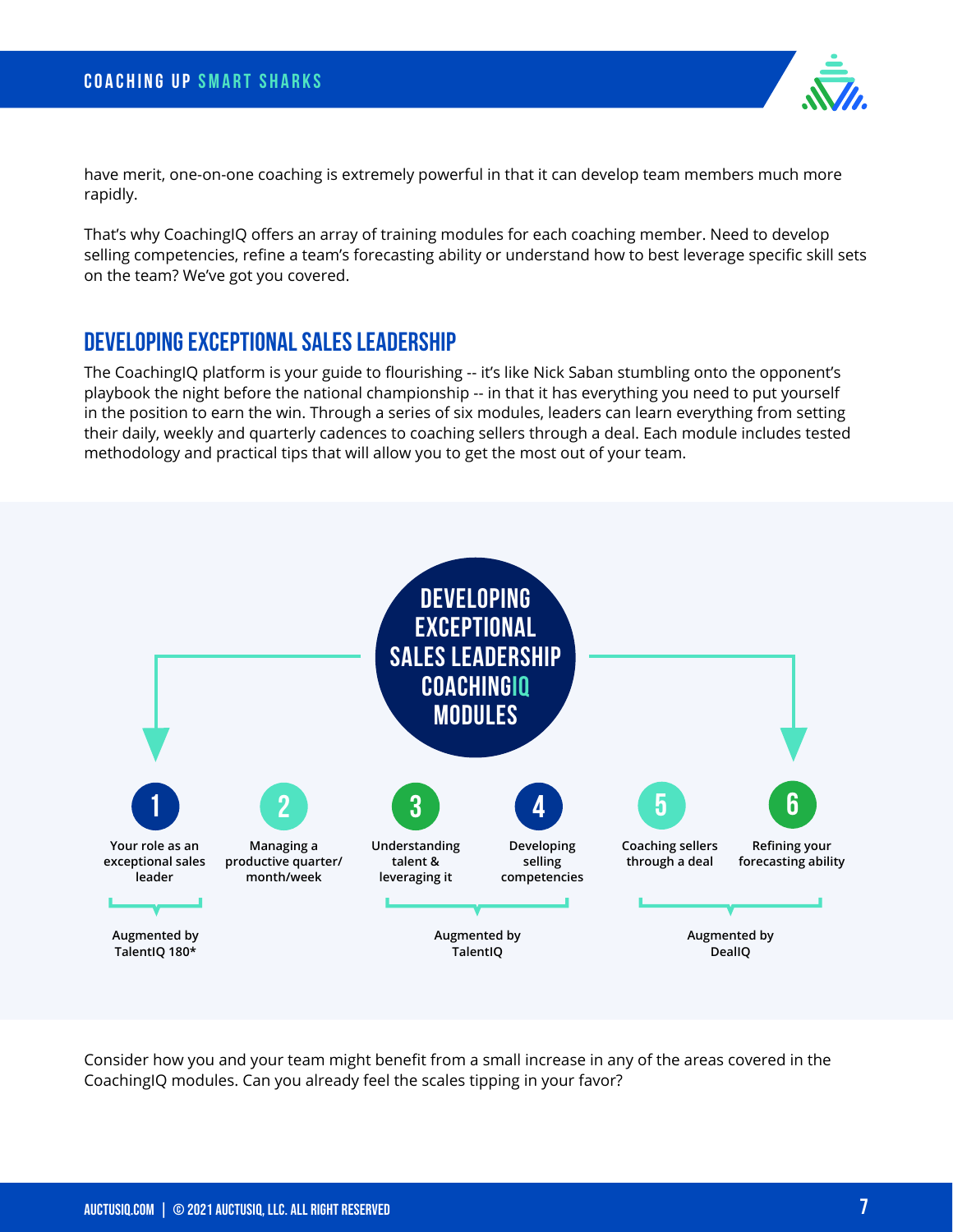

#### **Coaching Smart Sharks begins with understanding what makes them smart**

So, now you know a Smart Shark sales leader *must* do three things:

- 1.Work the deals
- 2.Work the development gaps
- 3.Work the leading indicators

How do you efficiently achieve all three?

It's built around understanding the individual core competencies of each individual member of your sales team. Then help them achieve their goals by leveraging their natural talents and helping them build their competencies (skills).



By evaluating each seller in a few key areas, the sales leader can have a refreshing, 360-degree view of each employee's growth. To do so, the CoachingIQ platform simply tracks how each seller rates in 10 selling competencies, critical expertise, sales activities and key outcomes.

If your sellers can't navigate a deal (one of the key competencies), they won't succeed. It's that simple.

The CoachingIQ system makes it easy to track your team's efforts in each area. It allows for sales managers and sellers to get on the same page about competency strength and the greatest gaps and how to close them through focused training and development. It can even offer insight into which team members might best complement each other when tag-teaming a sale.

Perhaps more than any other approach, coaching has the potential to have the biggest impact on your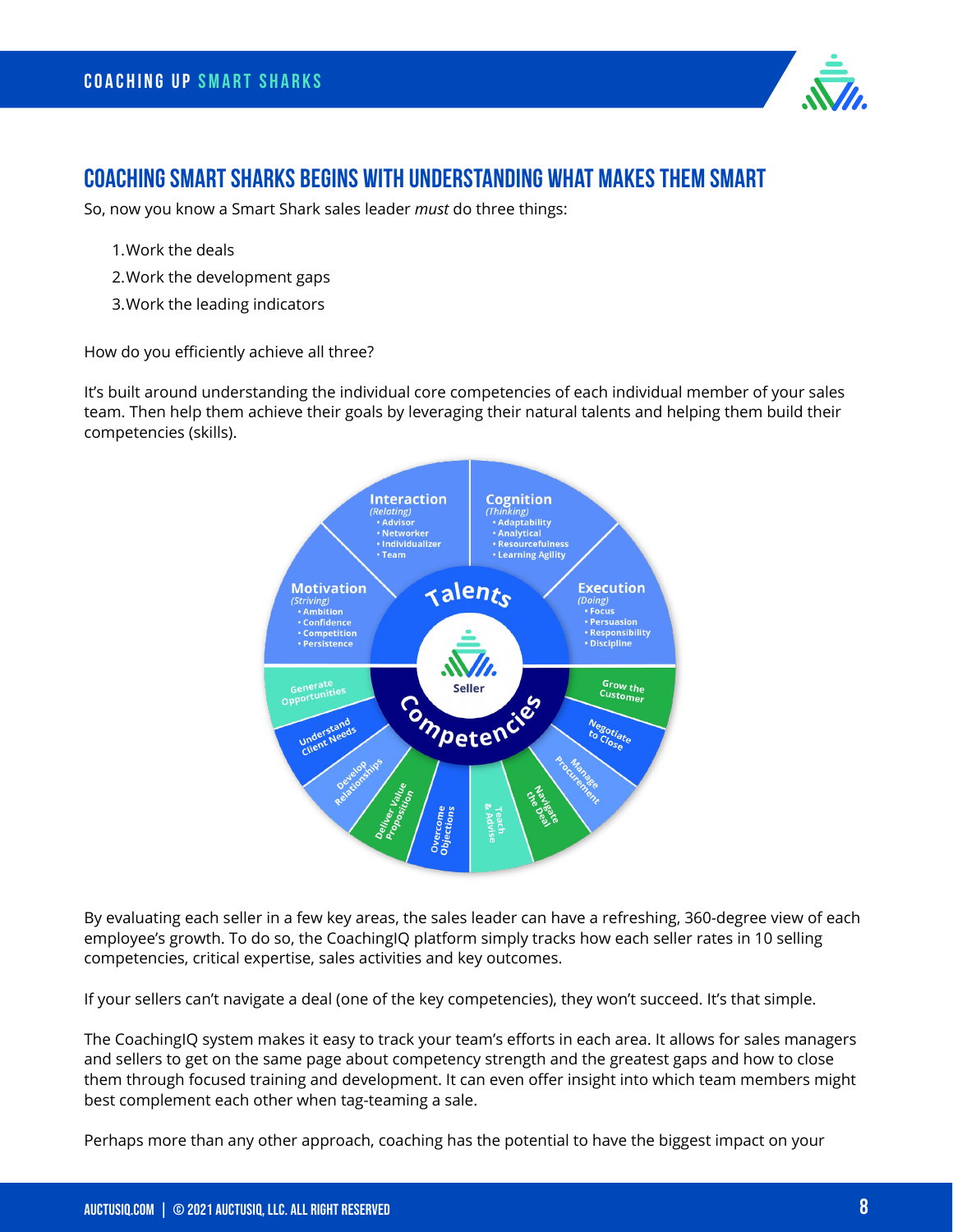bottom line because of the compounding nature of its outcomes. As each member of your team develops their selling competencies to their full potential, it's inevitable that they'll soon be teaching each other, coaching up the next wave of junior sellers and creating a snowball effect in terms of the positive outcomes that result from a culture of coaching.

Need proof? Let's return to that world-class leader, Nick Saban. Saban's success is irrefutable. But what about the culture of success he's built? It might be *even more* impressive.

During Saban's time as a head coach, the resulting coaching tree -- a matrix of those who coached under him and went on to coach a program of their own -- reads like a list of Who's Who in college football. Jimbo Fisher, Will Muschamp, Mark Dantonio, Jim McEwlain, Lane Kiffin, Kirby Smart, Steve Sarkisian, Derek Dooley and others. Sure, some also held head coaching jobs before working through Saban's program, but nearly all came out better-positioned after their time in Tuscaloosa. Need proof? Since 2015, he's faced his own proteges three times -- the Jim McElwain-led Florida Gators in 2015 and 2016 and the Kirby Smartled Georgia Bulldogs in 2018 -- in the SEC championship game. In just his time at Alabama, nearly a third of Saban's 39 full-time, on-field assistants have gone on to become head coaches, typically at big-name programs.

It's time to start thinking about your team's development the same way. If you land talented sales people and continue to develop them to their fullest potential through groundbreaking coaching processes, it's easy to see how the results will follow -- and keep reverberating outward.

When performance coaching meets a targeted action plan structured within the CoachingIQ platform, your team will be able to focus on those efforts that move the needle most and put you in position to grow for years to come.